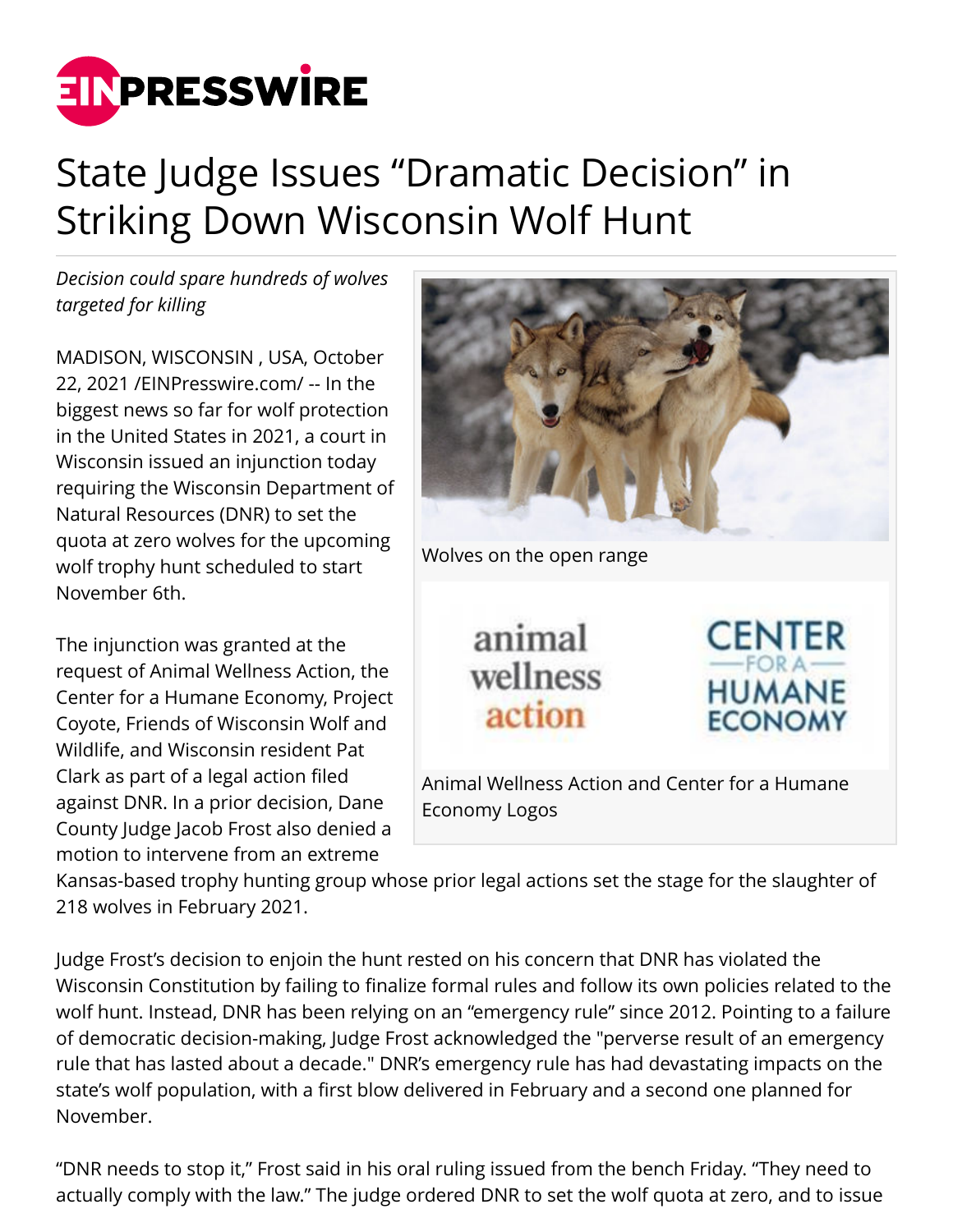"

zero licenses allowing hunters to kill wolves until it engages in formal rulemaking.

Zealots hell-bent on eliminating wolves invited this legal action." *Paul Collins, Wisconsin State Director at AWA*

"The Court brought sanity and balance to the wolf debate in Wisconsin by requiring DNR to follow the Constitution and stop taking unlawful actions related to wolf management, including its reckless approach to the planned November wolf hunt," stated Paul Collins,

Wisconsin state director for Animal Wellness Action. "Zealots hell-bent on eliminating wolves invited this legal action."

Opponents of the planned November wolf trophy hunt argue that DNR has recklessly managed wolves, including in the aftermath of the lifting of federal protections by the outgoing Trump administration that took effect in January 2021. Part of the state's mismanagement included setting a wolf kill quota of 130 for the upcoming hunt without any sound scientific basis or conservation rationale. During quota-setting hearings in August, DNR freely conceded that it did not fully comprehend the final impact of the disastrous February 2021 trophy hunt when at least 218 wolves were slaughtered in a 60-hour killing spree that exceeded the set quota by 83 percent.

Despite acknowledging that one of the primary reasons for the excess killing of wolves in February was the delayed reporting period — which enabled hunters to skirt the cap by claiming they didn't get the "stop shooting" order until it was too late — DNR actually lengthened the reporting period for the proposed November hunt, allowing hunters even more time to prolong the killing of wolves. This action would have virtually ensured another overkill despite evidence of social media posts from hunters encouraging last-second reporting to maximize the number of wolves taken.

"We are heartened by this rare instance of reason and democracy prevailing in state wolf policy," said Michelle Lute, PhD in wolf management and National Carnivore Conservation Manager for Project Coyote. "Today and yesterday's hearings made clear that the DNR violated the constitution, and that the wolf slaughter scheduled to start in November would result in catastrophic and irreparable harm and must not occur."

"While the injunction brings welcome temporary relief from ongoing killing of wolves in the state, we can't stop working to make sure that what happened in February 2021 never happens again in Wisconsin," stated Melissa Smith, Executive Director of Friends of Wisconsin Wolf and Wildlife. "We know that this injunction will be challenged by powerful and wealthy interests who care little about the rule of law and just want to see the senseless slaughter continue."

Neither Michigan nor Minnesota elected to allow trophy hunting and trapping of wolves in 2021, leaving Wisconsin alone among range states in the Great Lakes region on wolf policy. The